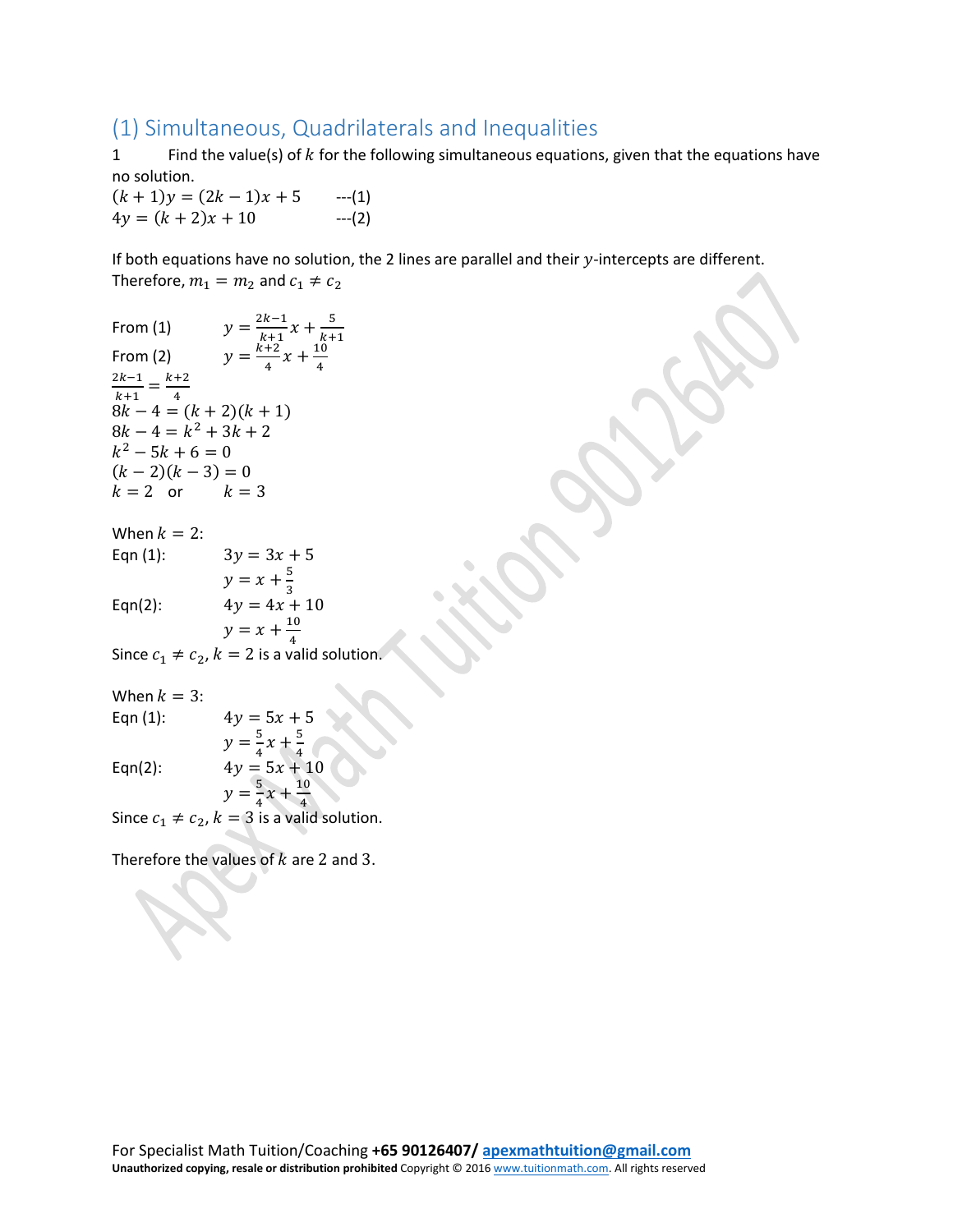2 The equation  $2x^2 + 8x = 1$  has roots  $\alpha$  and  $\beta$ . a) State the value of  $\alpha + \beta$  and  $\alpha\beta$ b) Find the value of  $\alpha^2 - \beta^2$ , leaving your answer in surd form. c) Find the quadratic equation whose roots are  $\alpha^4-\beta^4$ 

a) 
$$
2x^2 + 8x - 1 = 0
$$
  
\n $\alpha + \beta = -4$   
\n $\alpha\beta = -\frac{1}{2}$ 

b)  $(\alpha + \beta)^2 = \alpha^2 + \beta^2 + 2\alpha$  $\alpha^2 + \beta^2 = (\alpha + \beta)^2 - 2\alpha\beta$  -(1)

$$
(\alpha - \beta)^2 = \alpha^2 + \beta^2 - 2\alpha\beta
$$
  
\n
$$
(\alpha - \beta)^2 = (\alpha + \beta)^2 - 2\alpha\beta - 2\alpha\beta
$$
 [Substitute (1)]  
\n
$$
(\alpha - \beta) = \sqrt{(\alpha + \beta)^2 - 4\alpha\beta}
$$
 - (2)

$$
\alpha^2 - \beta^2 = (\alpha + \beta)(\alpha - \beta)
$$
  
\n
$$
\alpha^2 - \beta^2 = (\alpha + \beta)\sqrt{(\alpha + \beta)^2 - 4\alpha\beta}
$$
 [Substitute (2)]  
\n
$$
\alpha^2 - \beta^2 = (-4)\sqrt{(-4)^2 - 4(-\frac{1}{2})}
$$
  
\n
$$
\alpha^2 - \beta^2 = -4\sqrt{18}
$$
  
\n
$$
= -12\sqrt{2}
$$

c) 
$$
\alpha^4 + \beta^4
$$
 =  $(\alpha^2 + \beta^2)^2 - 2\alpha^2 \beta^2$   
\t=  $[(\alpha + \beta)^2 - 2\alpha\beta]^2 - 2(\alpha\beta)^2$   
\t=  $[-(4)^2 - 2(-\frac{1}{2})]^2 - 2(-\frac{1}{2})^2$   
\t= 288.5  
\n $\alpha^4 \beta^4$  =  $(-\frac{1}{2})^4$   
\t=  $\frac{1}{16}$ 

Quadratic equation is :  $x^2 - 288.5x + \frac{1}{16} = 0$  $16x^2 - 4616x + 1 = 0$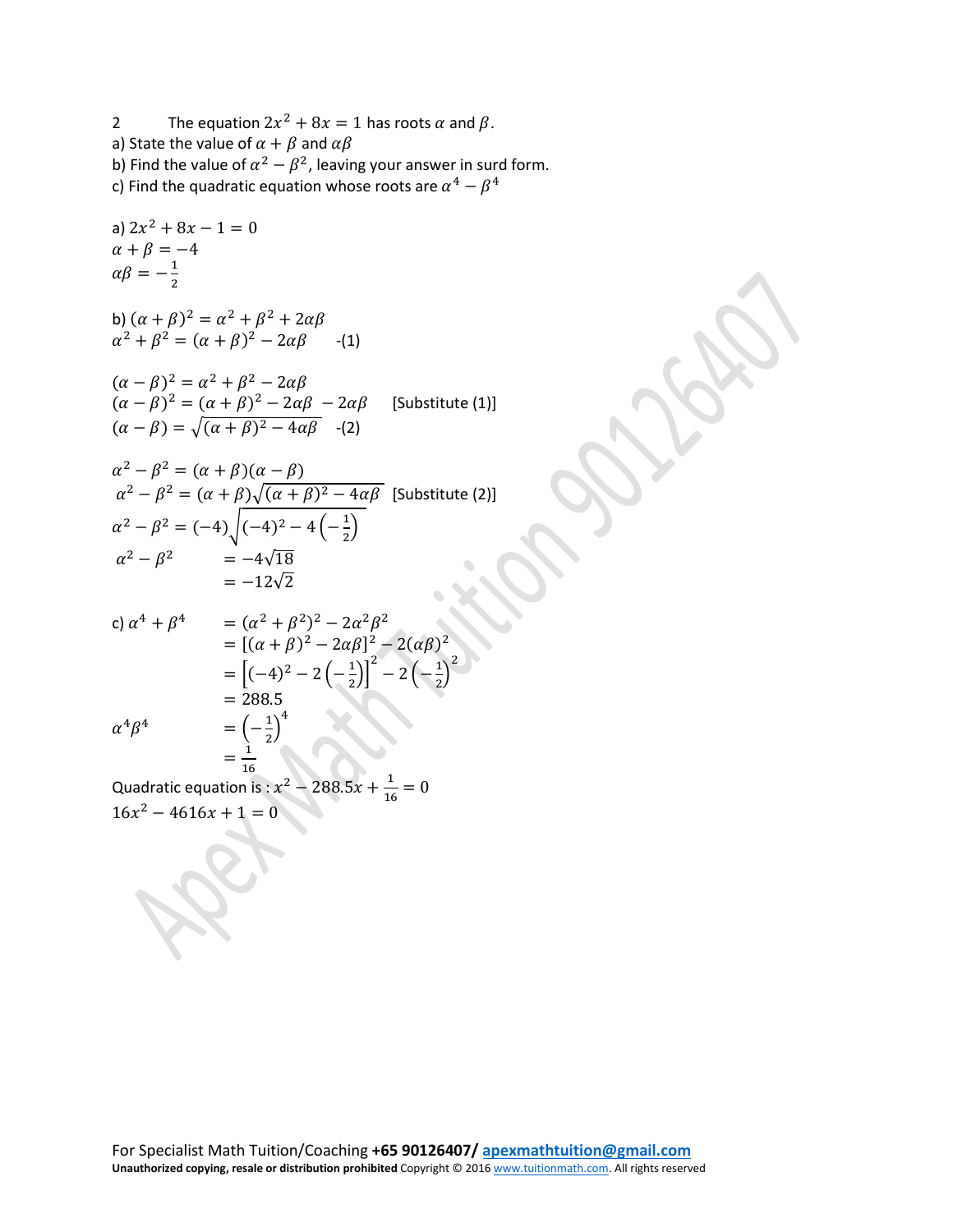3 It is given that  $\alpha$  and  $\beta$  are the roots of the equation  $y = x^2 - x - 1$ , where  $\beta > \alpha$  and that  $\alpha +$  $\frac{1}{\alpha}$  and  $\beta + \frac{1}{\beta}$  are the roots of another quadratic equation with integer coefficients. Without solving the values of  $\alpha$  and  $\beta$ , find the exact value of  $\alpha + \frac{1}{\alpha}$ .

$$
\alpha + \beta = -(-\frac{1}{1}) = 1
$$
  
\n
$$
\alpha\beta = -1
$$
  
\n
$$
\alpha + \frac{1}{\alpha} + \beta + \frac{1}{\beta} = \alpha + \beta + \frac{1}{\alpha} + \frac{1}{\beta}
$$
  
\n
$$
= \alpha + \beta + \frac{\beta + \alpha}{\alpha\beta}
$$
  
\n
$$
= (1) + \frac{1}{-1}
$$
  
\n
$$
= 0
$$
  
\n
$$
(\alpha + \frac{1}{\alpha})(\beta + \frac{1}{\beta}) = \alpha\beta + \frac{\beta}{\alpha} + \frac{\alpha}{\beta} + \frac{1}{\alpha\beta}
$$
  
\n
$$
= \alpha\beta + \frac{\beta^2 + \alpha^2}{\alpha\beta} + \frac{1}{\alpha\beta}
$$
  
\n
$$
= \alpha\beta + \frac{(\beta + \alpha)^2 - 2\alpha\beta}{\alpha\beta} + \frac{1}{\alpha\beta}
$$
  
\n
$$
= (-1) + \frac{(1)^2 - 2(-1)}{-1} + \frac{1}{-1}
$$
  
\n
$$
= -1 - 3 - 1
$$
  
\n
$$
= -5
$$
  
\n
$$
\therefore
$$
 Equation with  $\alpha + \frac{1}{\alpha}$  and  $\beta + \frac{1}{\beta}$  as roots is:  $y = x^2 - 0x - 5$   
\n
$$
y = x^2 - 5
$$
  
\n
$$
x + \frac{1}{\alpha} = -\sqrt{5}
$$
  
\nSince  $\beta > \alpha$ ,  $\alpha + \frac{1}{\alpha}$  is the smaller root.  
\n
$$
\therefore \alpha + \frac{1}{\alpha} = -\sqrt{5}
$$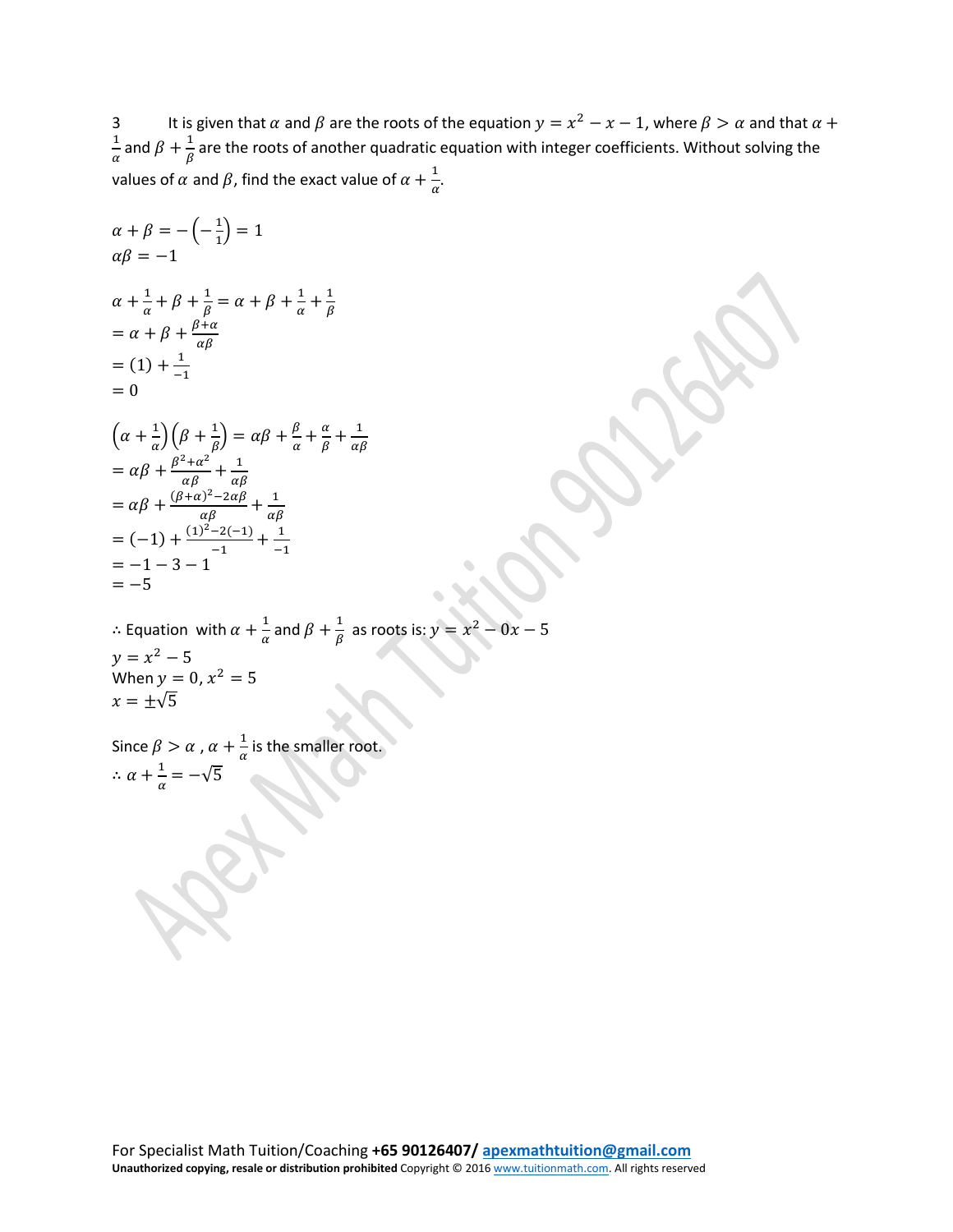4 a) If one root of the equation  $4x^2 - 22x + k = 0$  is ten times the other, find the value of k. b) Show that  $2 - x^2 + 3x$  can never be greater than 5.

a) Let the roots be  $\alpha$  and  $10\alpha$ , Sum of roots  $=-\frac{b}{a}$  $\alpha + 10\alpha = \frac{22}{4}$  $11\alpha = \frac{22}{4}$  $\alpha = \frac{2}{4} = 0.5$ Product of roots  $=\frac{c}{a}$  $\alpha(10\alpha) = \frac{k}{4}$ <br> $10\alpha^2 = \frac{k}{4}$  $10(0.5)^2 = \frac{k}{4}$  $k = 10$ b)  $y = 2 - x^2 + 3x$  -(1)<br>  $y = 5$  -(2)  $\nu = 5$ Equate  $(1)$  with  $(2)$ :  $2 - x^2 + 3x = 5$  $-x^2 + 3x - 3$ 

$$
b2 - 4ac = 32 - 4(-1)(-3) = -3
$$

Since  $a < 0$ , the graph is n-shaped Since  $b^2 - 4ac < 0$ , the curve never touches the line  $y = 5$ Hence,  $2 - x^2 + 3x$  will never be greater than 5.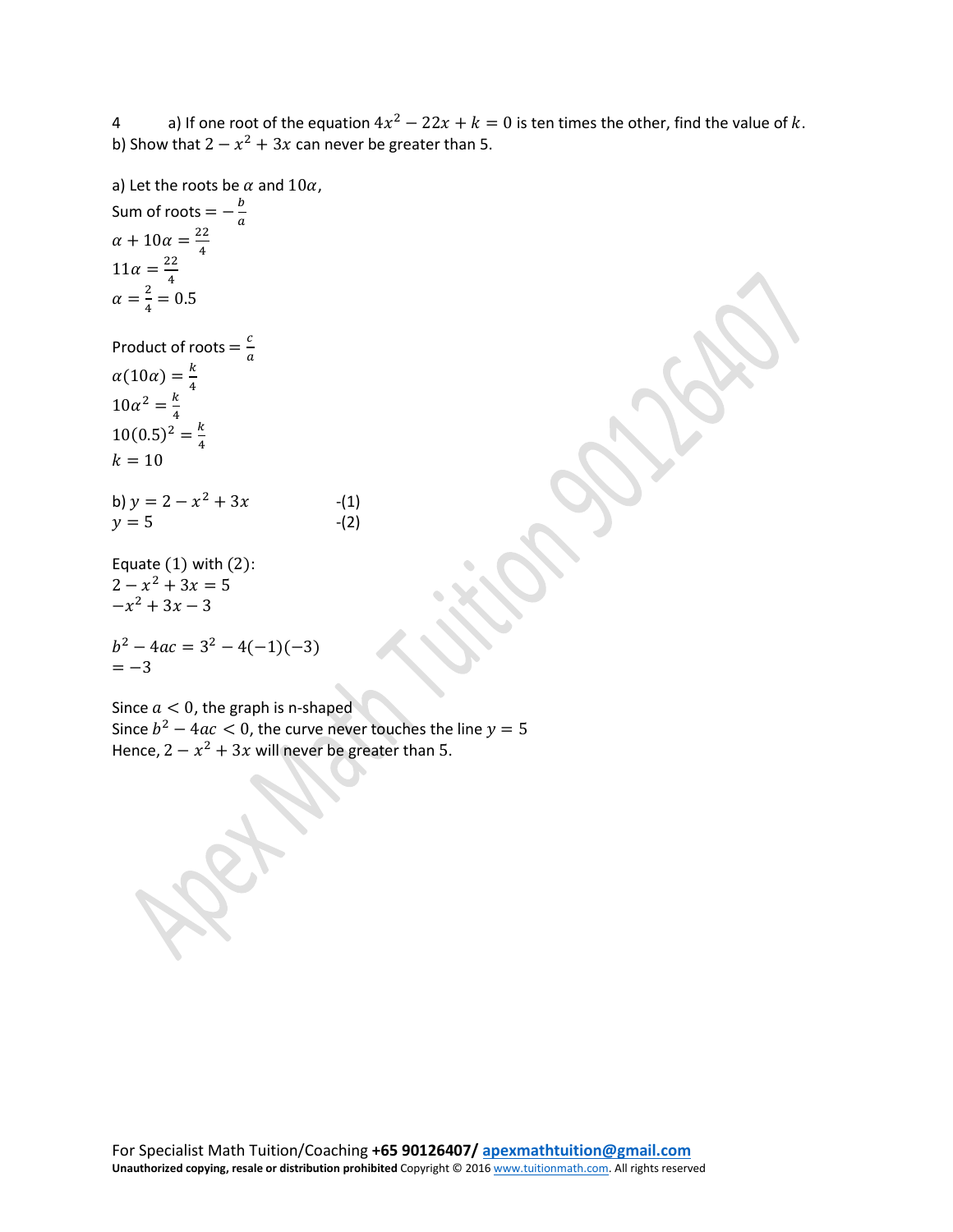5 Show that the roots of the equation  $x^2 + (2 - k)x = \frac{3}{2}k$  are real for all real values of k.

$$
x^2 + (2 - k)x - \frac{3}{2}k = 0
$$
 (1)

To prove that the equation  $x^2 + (2 - k)x - \frac{3}{2}k = 0$  has real roots for all real values of k, we need to prove that the coefficient of  $x^2$  term is positive (already proved by observation) and for Equation (1), the  $b^2 - 4ac > 0$ .

$$
b2 - 4ac = (2 - k)2 - 4(1) \left(-\frac{3}{2}k\right)
$$
  
= 4 + k<sup>2</sup> - 4k + 6k  
= k<sup>2</sup> + 2k + 4 \t\t(2)

To prove that  $k^2 + 2k + 4 > 0$  for all values of k, we need to prove that for Equation (2),  $b^2 - 4ac < 0$ Equation (2):  $b^2 - 4ac = 2^2 - 4(1)(4) = -12 < 0$ 

Since the coefficient of  $k^2$  is positive and that  $b^2 - 4ac < 0$  for Equation (2),

 $k^2 + 2k + 4 > 0$  for all values of k

Since for Equation (1),  $b^2 - 4ac > 0$ , it has real roots for all real values of k.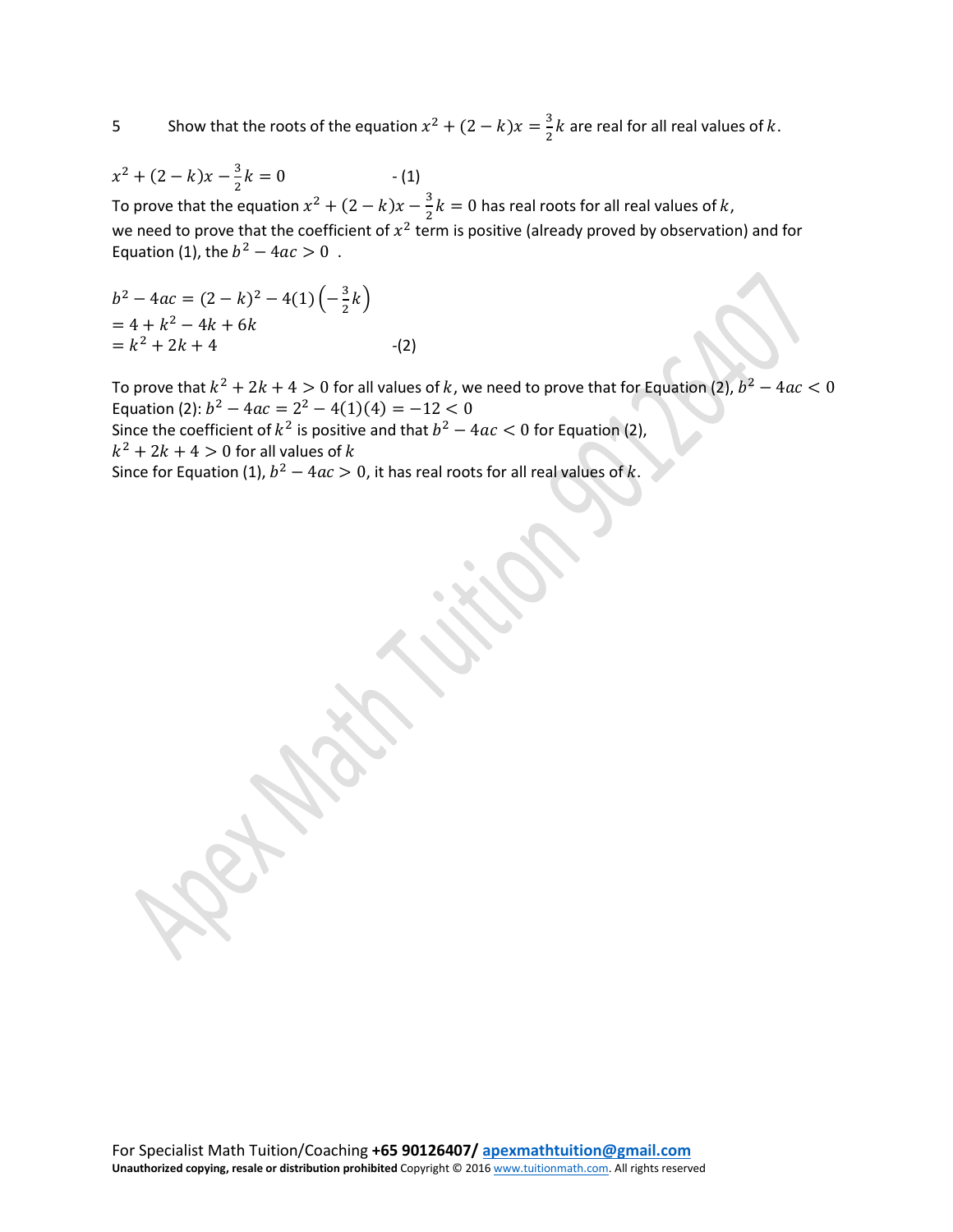6 The roots of the equation  $x^2 - 4x + k$  differs by 2s. Show that  $s^2 = 4 - k$ . Given also that the roots are positive integers and that  $k$  is a positive integer, find the possible values of  $s$ .

Let the roots be 
$$
\alpha
$$
,  $\alpha - 2s$ .  
\nSum of roots =  $-\frac{b}{a}$   
\n $\alpha + \alpha - 2s = 4$   
\n $\alpha = 2 + s$  - (1)  
\nProduct of roots =  $\frac{c}{a}$   
\n $\alpha(\alpha - 2s) = k$  - (2)  
\nSub (1) into (2):  
\n $(2 + s)(2 + s - 2s) = k$   
\n $(2 + s)(2 - s) = k$   
\n $4 - s^2 = k$   
\n $s^2 = 4 - k$  (Show)  
\n $x^2 - 4x + k = 0$   
\n $x = \frac{4 \pm \sqrt{4^2 - 4k}}{2}$   
\n $x = 2 \pm \sqrt{4 - k}$   
\nGiven that roots are positive integers and k is a positive integer,  
\nIf  $k = 0$ ,  $x = 4$  or 0 (Rej since 0 is not positive integer)  
\nIf  $k = 1$ ,  $x = 2 \pm \sqrt{3}$  (Rej since roots are not positive integer)  
\nIf  $k = 2$ ,  $x = 2 \pm \sqrt{2}$  (Rej since roots are not positive integer)  
\nIf  $k = 3$ ,  $x = 1$  or 3  
\nIf  $k = 4$ ,  $x = 2$   
\nIf  $k > 5$ , there will be no real roots  
\nWhen  $k = 3$ ,  $s = \pm 1$   
\nWhen  $k = 4$ ,  $s = 0$   
\nPosible values of s are -1, 0 and 1.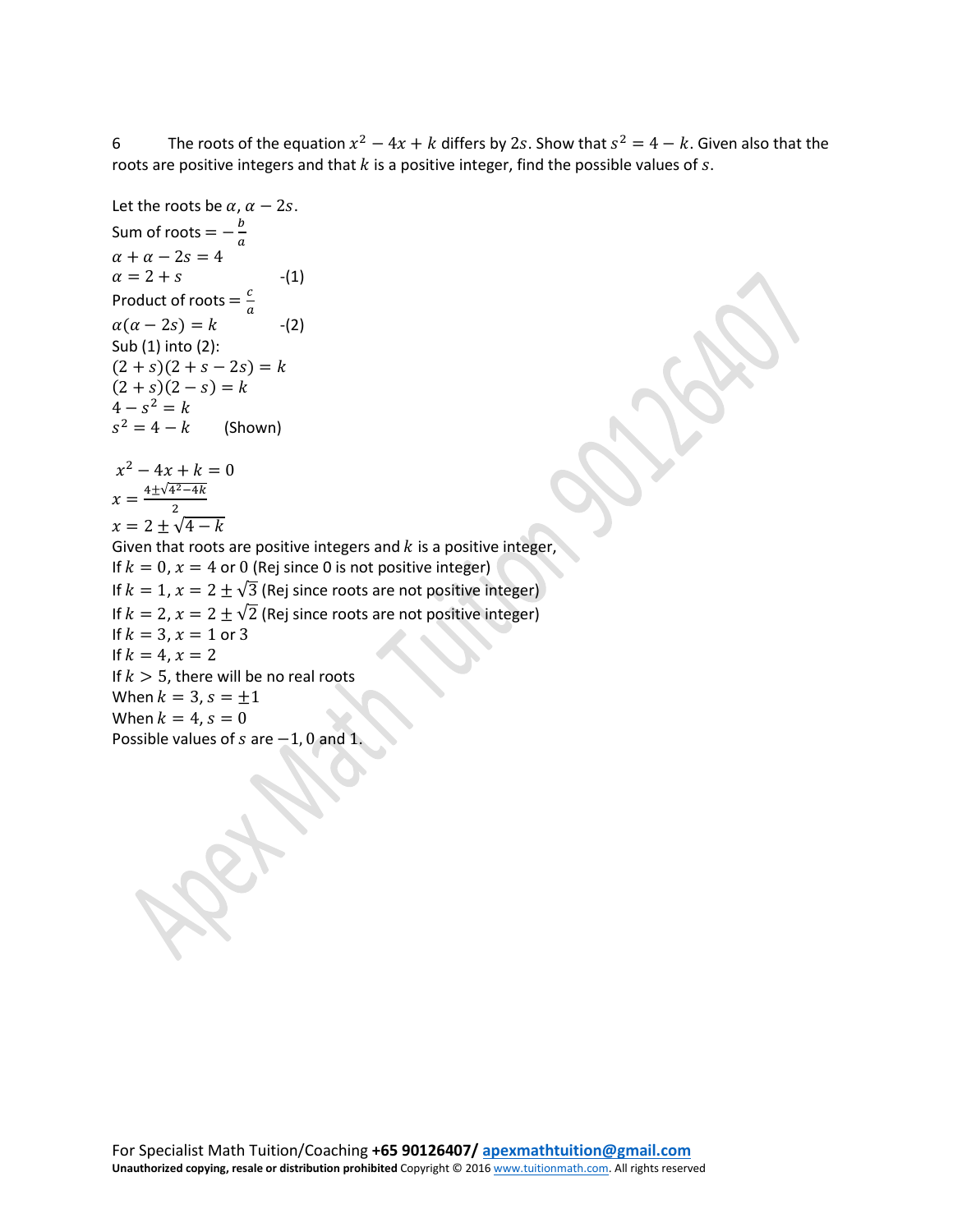7 Given that  $\alpha$  and  $\beta$  are the roots of the equation  $x^2 = x - 5$ , prove that a)  $\frac{1-\alpha}{5} = \frac{1}{\alpha}$ <br>b)  $\alpha^3 + 4\alpha + 5 = 0$ 

a)  
\nSince 
$$
\alpha
$$
 is a root,  $\alpha^2 = \alpha - 5$  -(1)  
\n $\alpha^2 - \alpha = -5$   
\n $\alpha(\alpha - 1) = -5$   
\n $\frac{\alpha - 1}{-5} = \frac{1}{\alpha}$   
\n $\frac{1 - \alpha}{5} = \frac{1}{\alpha}$  (Proved)  
\nb) LHS =  $\alpha^3 + 4\alpha + 5$   
\n $= \alpha^2 \alpha + 4\alpha + 5$   
\n $= (\alpha - 5)\alpha + 4\alpha + 5$  (Substitute (1))  
\n $= \alpha^2 - 5\alpha + 4\alpha + 5$   
\n $= \alpha - 5 - \alpha + 5$  (Substitute (1))  
\n $= 0$ 

(Proved)

 $= RHS$ 

For Specialist Math Tuition/Coaching **+65 90126407/ [apexmathtuition@gmail.com](mailto:apexmathtuition@gmail.com) Unauthorized copying, resale or distribution prohibited** Copyright © 201[6 www.tuitionmath.com.](http://www.tuitionmath.com/) All rights reserved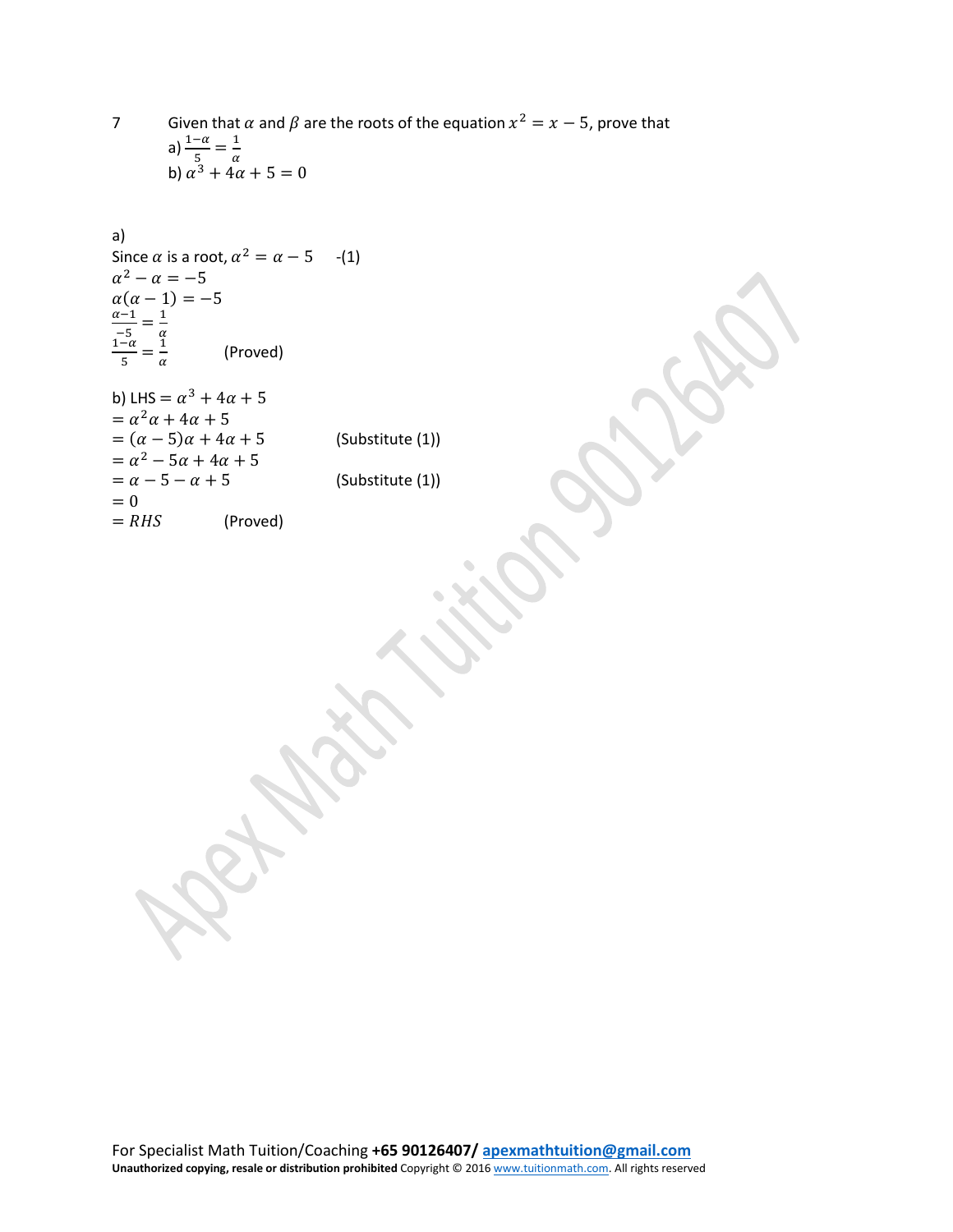8 a) Find the range of values of x for which  $2x^2 + x - 6$  lies between  $-3$  and 4. b) Show that if the roots of the equation  $2x^2 + 3x - 2 + m(x - 1)^2 = 0$  are real, then m cannot be greater than  $\frac{25}{12}$ .

a)  $-3 < 2x^2 + x - 6 < 4$  $-3 < 2x^2 + x - 6$  and  $2x^2 + x - 6 < 4$  $2x^2 + x - 3 > 0$  and  $2x^2 + x - 10 < 0$  $(x-1)(2x+3) > 0$  and  $(x-2)(2x+5) < 0$ 



 $x < -1.5$  or  $x > 1$  and  $x > -2.5$  or  $x < 2$ ∴  $-2.5 < x < -1.5$  and  $1 < x < 2$ 

b)  $2x^2 + 3x - 2 + m(x - 1)^2 = 0$  $2x^2 + 3x - 2 + mx^2 + m - 2xm = 0$  $(2 + m)x^{2} + (3 - 2m)x + m - 2 = 0$ 

If roots are real,  $b^2 - 4ac \geq 0$  $(3 - 2m)^2 - 4(2 + m)(m - 2) \ge 0$  $9 + 4m^2 - 12m - 4m^2 + 16 \ge 0$  $-12m + 25 \ge 0$  $m \leq \frac{25}{12}$ 

$$
-2.5\sqrt{172}
$$

$$
x > -2.5 \qquad \text{or} \qquad x < 1
$$

For Specialist Math Tuition/Coaching **+65 90126407/ [apexmathtuition@gmail.com](mailto:apexmathtuition@gmail.com) Unauthorized copying, resale or distribution prohibited** Copyright © 201[6 www.tuitionmath.com.](http://www.tuitionmath.com/) All rights reserved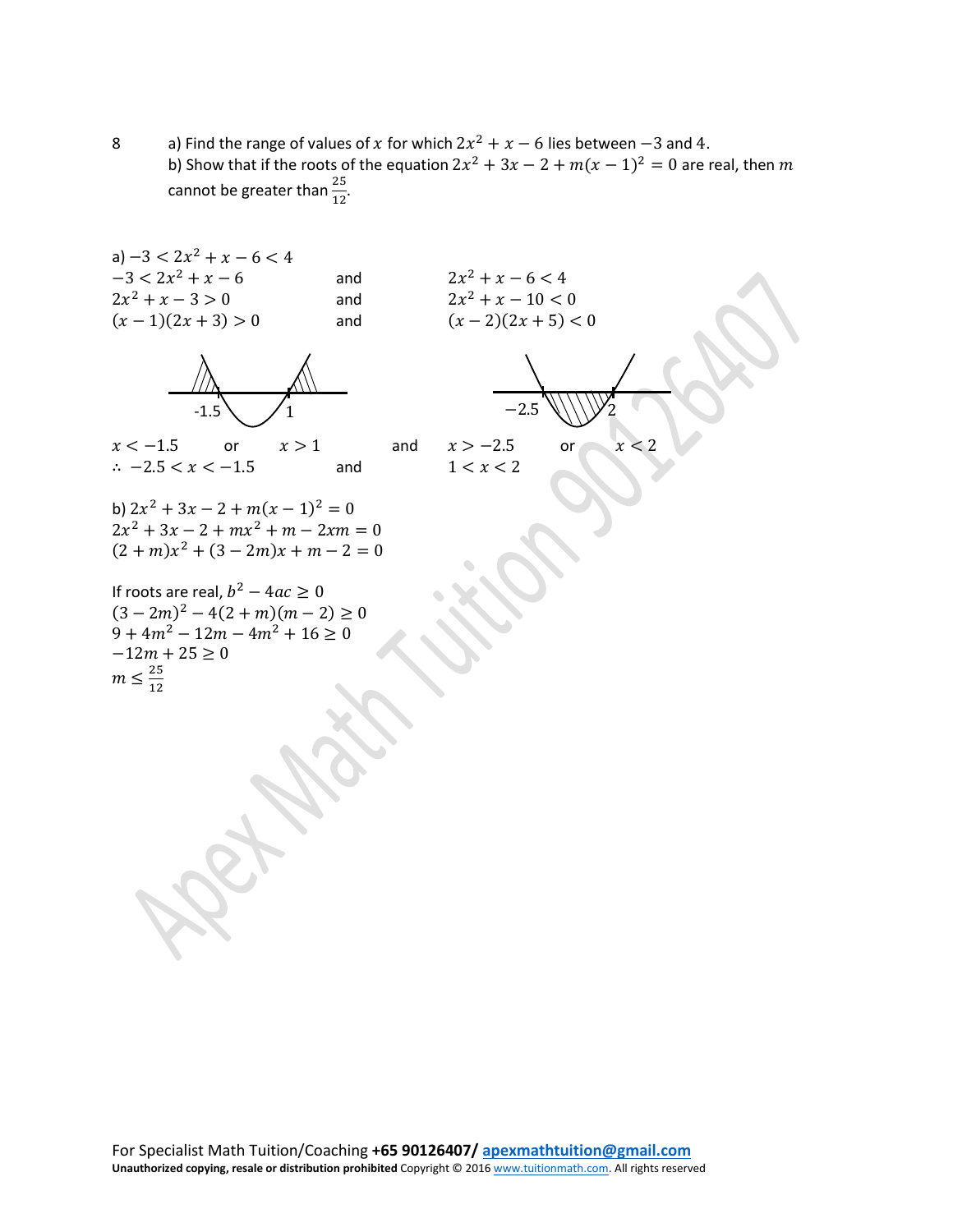9 Find the range of values of k for which the graph of  $y = kx^2 - 3x + kx$  lies entirely above the line  $y = 4$ .

 $y = kx^2 + (k-3)x$  -(1)<br>  $y = 4$  -(2)  $y = 4$ Sub (1) into (2):  $4 = kx^2 + (k-3)x$  $kx^2 + (k-3)x - 4 = 0$ If the graph lies entirely above line,  $b^2 - 4ac < 0$  and  $a > 0$  $(k-3)^2 - 4(k)(-4) < 0$  and  $k > 0$  (since  $a = k$ )  $k^2 + 9 - 6k + 16k < 0$  and  $k > 0$ <br>  $(k + 1)(k + 9) < 0$  and  $k > 0$  $(k + 1)(k + 9) < 0$ 

−9 \\\\\\/ −1

 $-9 < k < -1$  and  $k > 0$ Therefore, there are no real values of  $k$  for which the graph lies entirely above the line.

For Specialist Math Tuition/Coaching **+65 90126407/ [apexmathtuition@gmail.com](mailto:apexmathtuition@gmail.com) Unauthorized copying, resale or distribution prohibited** Copyright © 201[6 www.tuitionmath.com.](http://www.tuitionmath.com/) All rights reserved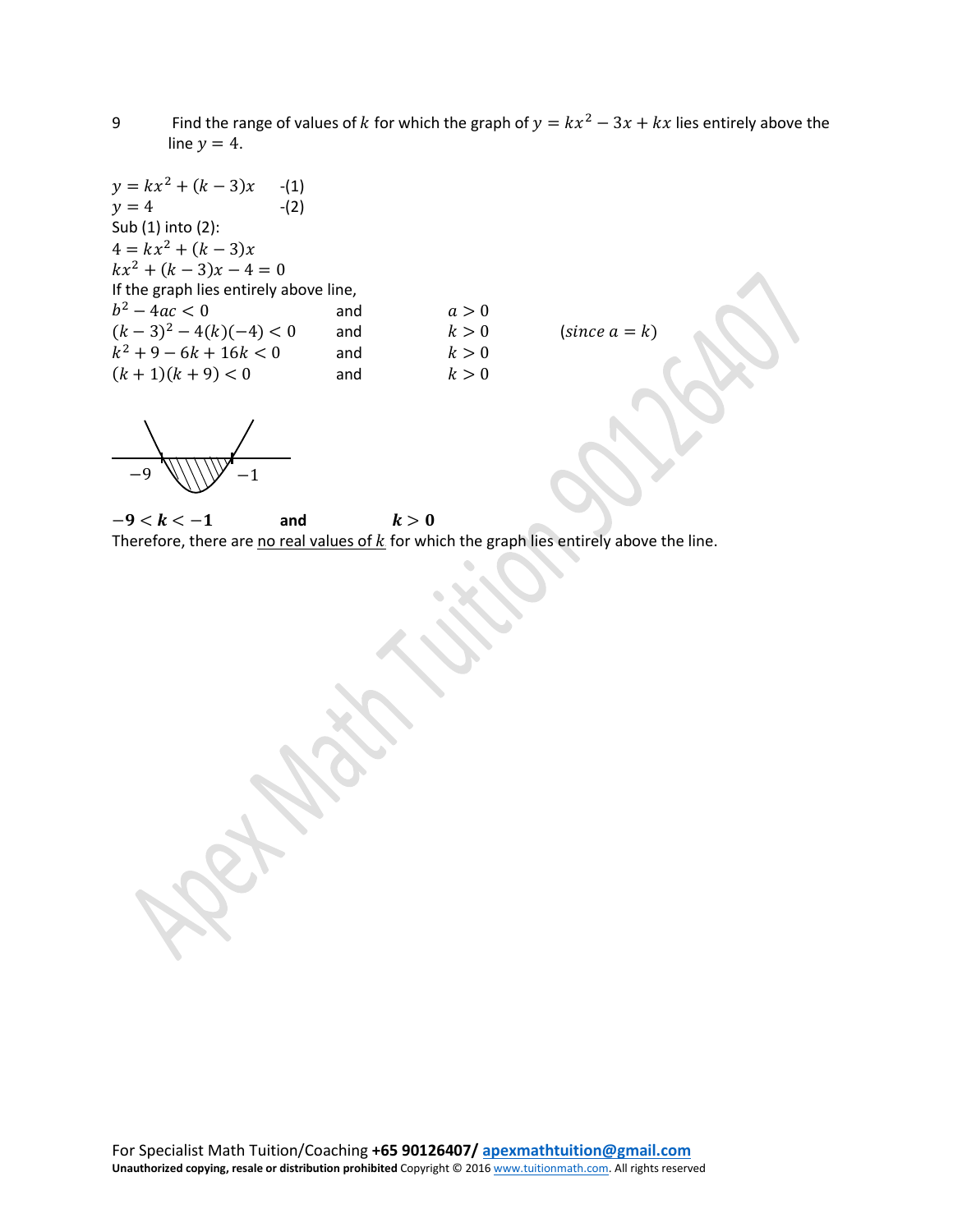10 i) Show that the expression  $x^2 - x + \frac{7}{2}$  is always positive for all real values of x. ii) Hence, find the values of  $k$  which satisfy the inequality  $\frac{-x^2 + kx + 2}{-(x^2 - x + 3.5)} < 2$  for all real values of  $x$ .

i) 
$$
x^2 - x + \frac{7}{2}
$$
  
\n $b^2 - 4ac = (-1)^2 - 4(1)(\frac{7}{2})$   
\n $= -13$ 

Since  $a > 0$  and  $b^2 - 4ac < 0$ , the curve is always positive.

ii) 
$$
\frac{-x^2 + kx + 2}{-(x^2 - x + 3.5)} < 2
$$
  
-x<sup>2</sup> + kx + 2 > -2x<sup>2</sup> + 2x - 7  
x<sup>2</sup> + (k - 2)x + 9 > 0

 $b^2 - 4ac < 0$  $(k-2)^2-4(1)(9)<0$  $k^2 + 4 - 4k - 36 < 0$  $k^2 - 4k - 32 < 0$  $(k-8)(k+4) < 0$ 

$$
\underbrace{\qquad \qquad }_{-4} \underbrace{\qquad \qquad }_{\qquad \qquad } \underbrace{\qquad \qquad }_{8}
$$

$$
\therefore -4 < k < 8
$$